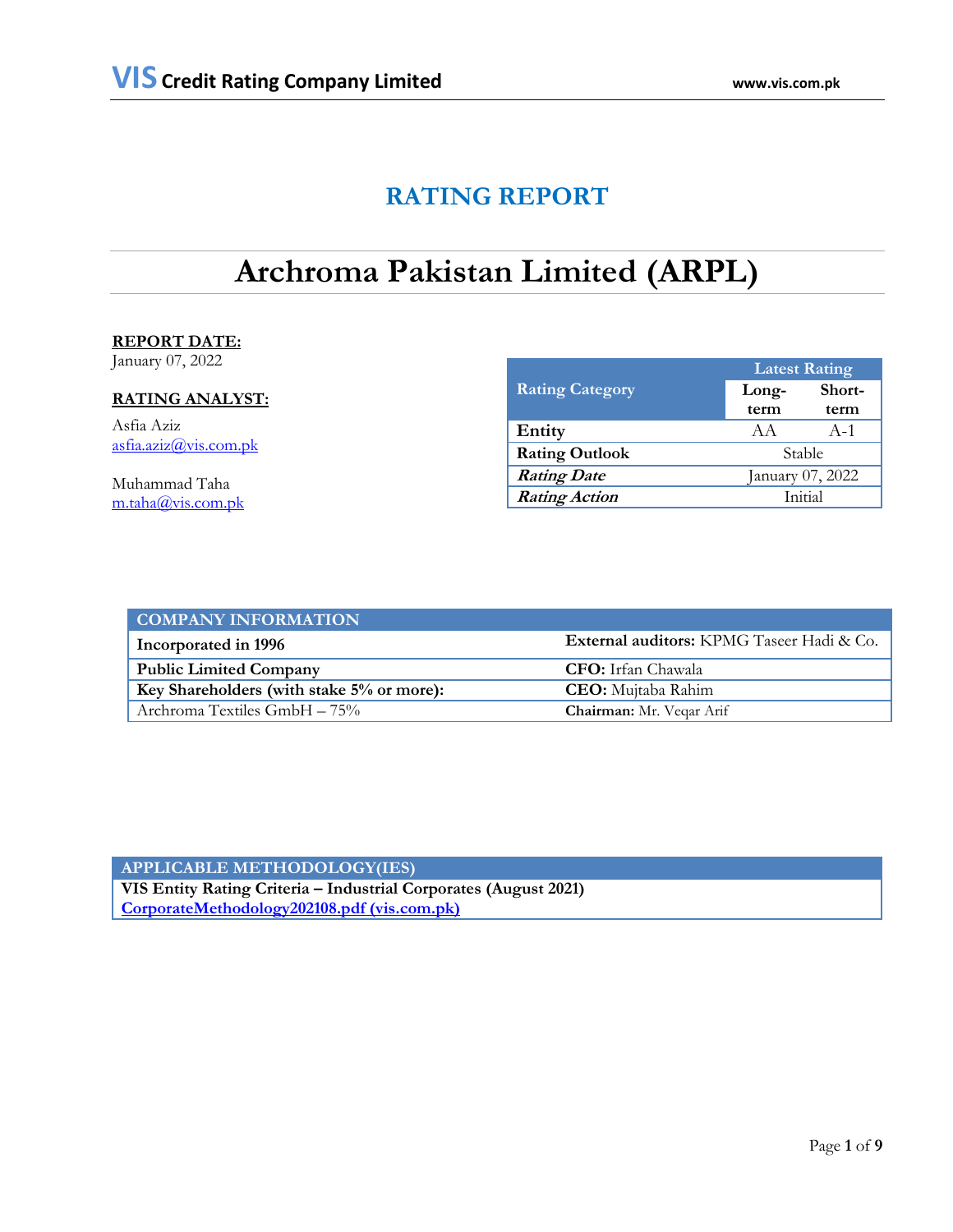### **Archroma Pakistan Limited (ARPL)**

### **OVERVIEW OF THE ORGANIZATION**

Archroma **Pakistan Limited** (ARPL) was incorporated in **2**013 as a public limited company. Head office of the company is situated in Karachi. Product portfolio of the company consists of chemicals for textile, construction, paper, and home care industries. Archroma Pakistan Limited was formed in 2013 from the textiles, paper & emulsions business of Clariant. Clariant itself was formed in 1995 as a spin off from Sandoz, a chemical & pharmaceutical company incorporated in Pakistan and listed on PSX in 1963. Since its inception, i.e. Sandoz, Clariant and now Archroma has been primarily engaged in the manufacture and sales of chemicals, dyestuffs, coating, adhesive and sealants for the textile, paper, construction, and home care industries. Archroma is now a global, diversified provider of specialty chemicals operating in over 35 countries and with 26 production sites. Archroma Pakistan Limited is 75% owned by Archroma Textiles GmbH, Switzerland.

#### **Profile of CEO**

Mr. Mujtaba Rahim has been a part of the Board since 2004. He holds a Masters degree in Applied Chemistry from University of Karachi and has attended several local and international courses on leadership and strategic management. In 1982, he joined Sandoz where he worked his way up the career ladder and was appointed CEO in 2006, a position he continued to hold after the company's name was changed to Archroma.

**Profile of CFO**

Mr. Irfan Chawala is currently the Finance Lead for Cluster Pakistan & CFO of Archroma Pakistan Limited and was reappointed on the Board of Directors in 2021 and is holding this position since April 2020. He is a Fellow Member of Institute of Chartered Accountants of Pakistan (ICAP) with over 25 years of

In the year 2015, Archroma also acquired textile chemical business of German chemical giant BASF Pakistan Private Limited and in 2016 a merger of wholly owned subsidiary Archroma Textiles Chemical Pakistan Private Limited (formerly BASF Pakistan Private Limited) into Archroma Pakistan

The company has a diversified product portfolio, with its offerings catering to the requirements of different industrial segments in Pakistan and in the region. The Company is primarily engaged in the manufacture, import, indent and sale of chemicals, dyestuffs and coating, adhesive and sealants, catering to textile, construction, paper and home care industries. An extensive product range and long-term relationships with customers has enabled the entity to establish and maintains leadership position in the market for textile & performance specialties. In addition to that, the company also offers coatings, adhesives, sealants to construction industry, and dyes and chemicals to the paper industry. More recently, it has ventured into the home care industry and started manufacturing of Unsaturated Polyester Resins as well, which is expected to help the company to diversify its sales revenue base, going forward.

ARPL head office is based in Korangi, Karachi while production sites are located in Landhi, Karachi and Jamshoro, Sindh. The Korangi site also houses the Archroma Center of Excellence (ACE), a state-of-the-art facility which provides customer support and also leads in textile specialty chemicals' research. Total ARPL actual production in last year was 60,332 tons.. The installed capacity is indeterminable because of multi-product plans involving varying processes of manufacturing. At present, the power requirement of plants is fulfilled via gas based generators, but supply from grid is also available that acts a backup. In the next 3-5 years, the company plans to become self-reliant by looking into utilizing renewable sources of energy.

#### **Rating Drivers**

limited took place with the approval of court.

#### **Assigned ratings draw support from the strength of the parent group**

Assigned ratings of ARPL incorporate strong parent profile of Archroma Holdings Sarl, a global diversified provider of specialty chemicals serving the textiles, packaging and paper, coatings, adhesives and sealants markets with operations in over 35 countries and with over 26 production sites.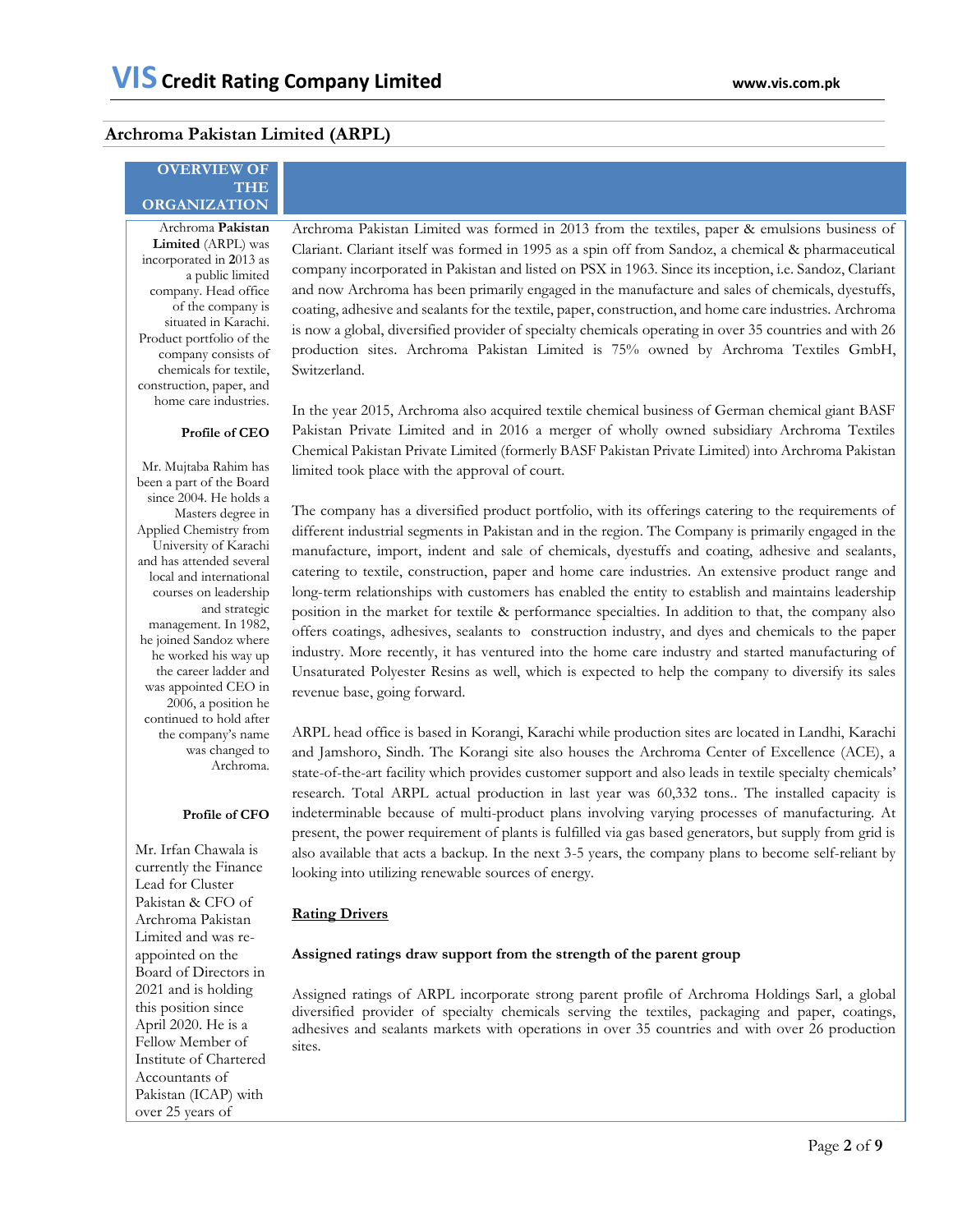diverse working experience in different roles, industries & **Diversified product portfolio, although revenues remain concentrated in one business segment** 

Archroma Pakistan sells a wide range of chemicals to industrial segments on a global scale. Product portfolio encompasses the following segments:

### **Profile of Chairman**

geographical markets.

Mr. Veqar Arif joined the Board of directors in 2021. He is a fellow member of Institute of Chartered Accountants of Pakistan and Institute of Corporate Secretaries of Pakistan. He joined Sandoz in 1990 and has been associated with Clariant in Finance, Administration, and Audit functions for more than 30 years.

### **1. Brand & Performance Textile Specialties**

This segment contributes around 90% to the total sales revenue of the company. Archroma offers chemical products that are used across the textile value chain from fiber to finish and fashion to medical and home textiles. The products used enhances the properties of apparel such as crease resistance, moisture management, and repellency. In this segment, the company also offers dyes and chemicals for the textile and other sectors. Flagship product in this segment is Indigo which is supplied to denim products' manufacturers. Export sales account for 15% of total sales and are mainly to Turkey, Bangladesh, Vietnam, Singapore and Thailand.

### **2. Coating, Adhesives & Sealants**

This segment provides solutions to a wide range of applications including raw materials used in the paint and construction industries, synthetic latexes/polymer dispersions for paints, coatings, adhesives, and sealants.

### **3. Packaging & Paper Specialties**

This segment offers products for management of whiteness, coloration, special coatings, and strength that ultimately enhances both the optical and functional properties of paper.

### **4. Personal & Home Care**

In this segment, the company supplies hygiene products that are used in the hospital sector by patients and doctors. Archroma commenced manufacturing of alcohol-based hand sanitizers in the year 2020 to fight against the pandemic. The company also manufactures optical brighteners, dyes and additives used in laundry and house-hold care.

### **5. Unsaturated Polyester Resins (UPR)**

UPR is a new market identified which has a number of applications in daily life. This segment offers thermosetting Resins having international quality standards. The products offered acts as a substitute to wood and metal and increases useful life of the product with no rusting. In view of projected higher demand of this product line, management envisages further enhancement of UPR segments installed capacity which shall be financed by internal cash generation.

Over the years, a strong emphasis on R&D has enabled the entity to keep on introducing new products and explore new segments. Their new hygiene segment products have been well received in the market and likely to grow going forward mainly with the detergents industry. Pursuing such an approach in a sustainable manner will not only reduce dependence on certain product lines, but may also result in incremental revenues if market opportunities are capitalized in a successful manner.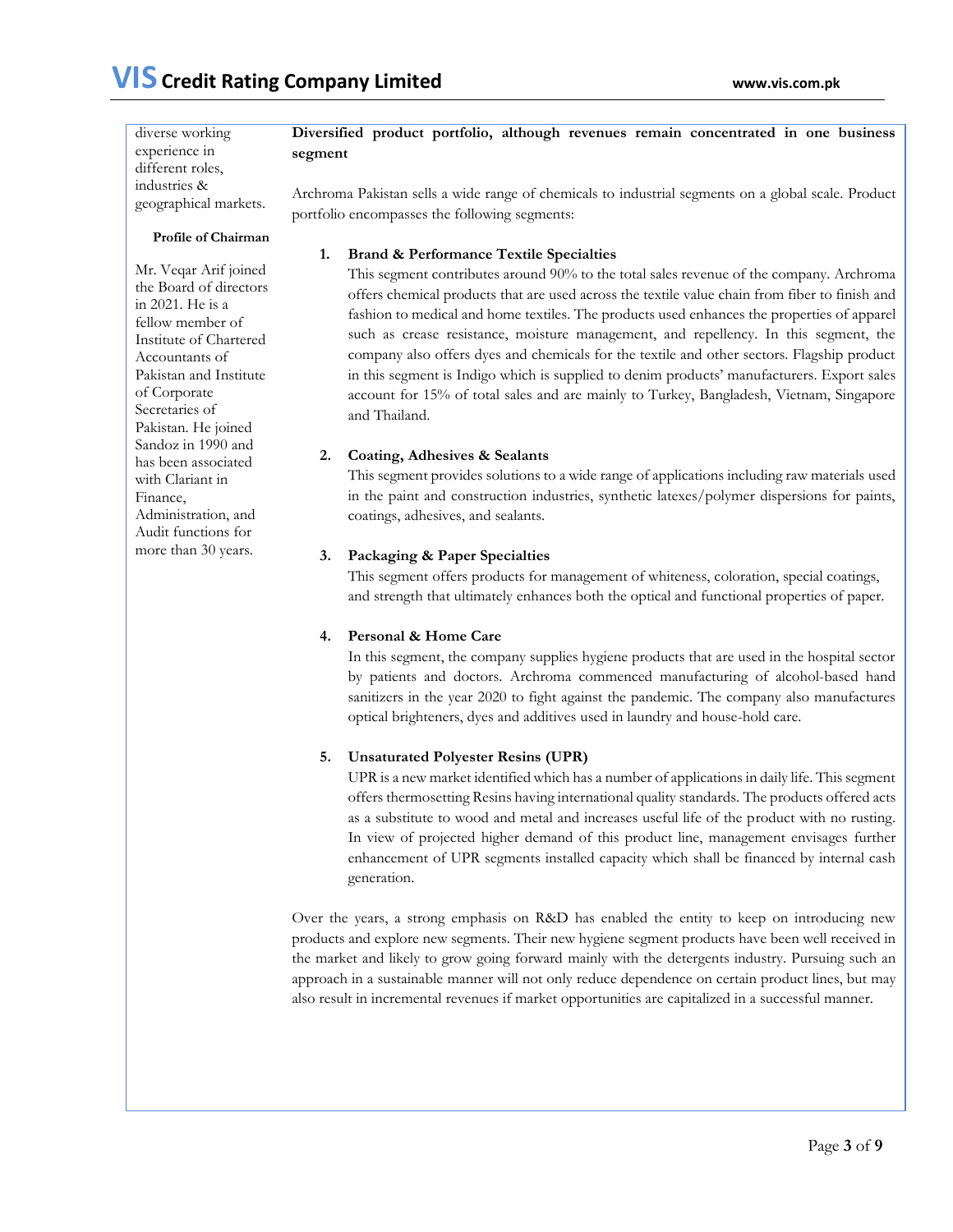### **Business Risk is considered moderate to low, although supply chain concerns remain elevated**

Given major revenue contribution emanating from the textile segment, stable demand outlook and sizeable market presence depicts medium to low business risk profile. In addition, GoP's support package and increasing momentum of construction activity in the country bodes well for the business risk profile of the company. Players in the chemical industry are organized into two segments. The traditional segment is mostly represented by international players, while non-traditional segment includes fragmented small players who are mixers, formulators and traders. Archroma's competitive edge stems from its backward integrated process offering lower lead-time to import substituted products, which over the years has provided market leadership position to the company.

Being one of the leading environment friendly and compliant specialty chemicals producer allows the company to timely pass on the increasing input costs any currency impact. Also certain products' pricing is based in USD which also offsets the currency risk to a large extent. However, dependence on China and key global & regional players for raw material procurement is a material risk given challenging environment in sourcing raw materials. In the outgoing year, the company faced delay in raw material procurement along with higher costs and lead times mainly due to energy consumption controlling measures and environmental checks in China and non-availability of containers and vessels globally. Consequently, the company declared force-majure due to supply-chain constraints. Supply chain uncertainties also pose pricing challenges for the company. Resolution of supply chain challenges is considered important from a ratings perspective.

### **Long-term relationships with established players and distributors mitigates credit risk exposure to local textile industry.**

With sales concentrated to local textile players, exposure to credit risk remains on the higher side. However, the company has over the years built strong relationships with some of the leading and established players in the industry which mitigates credit risk concerns. In addition, strong distribution partners with over 70 years of relationship also provides company with competitive strength.

### **Steady growth in topline, post COVID-19 coupled with efficiency improvement projects improved the overall profitability profile of the company.**

Revenue of the company has grown at a CAGR of 12% over the past three years (FY19-FY21) and was reported at Rs.19.8b in FY21 (FY20: Rs. 15.0b, FY19: Rs. 17.4b) increase of which was a function of both volumetric growth and higher average selling prices. Growth in sales revenue was contributed by a 33% and 41% increase in Brand & Performance Textile Specialties and Coating Adhesive & Sealants business, respectively. Topline decreased during FY20 due to the advent of COVID-19 pandemic and consequent lock-downs across the globe. Proportions of local and export sales have remained at similar levels, with more than 80% revenue contributed by local customers. Top 15 local customers contributed around 43% of the total local sales revenue in FY21.

Gross margins have remained stable over the years with some improvements in FY21 due to have been reported at an average of 30% in the last four years with some improvements in FY21 due to higher average selling prices along with cost efficiency projects implemented by the company. Despite a noticeable rise in sales, administrative expenses remained in check and finance costs went down due to improved working capital cycle requiring lower utilization of short-term borrowings. Consequently, profit for the year increased to Rs. 2.3b (FY20: Rs.1.2b, FY19: Rs. 1.7b). Net Profit margin went up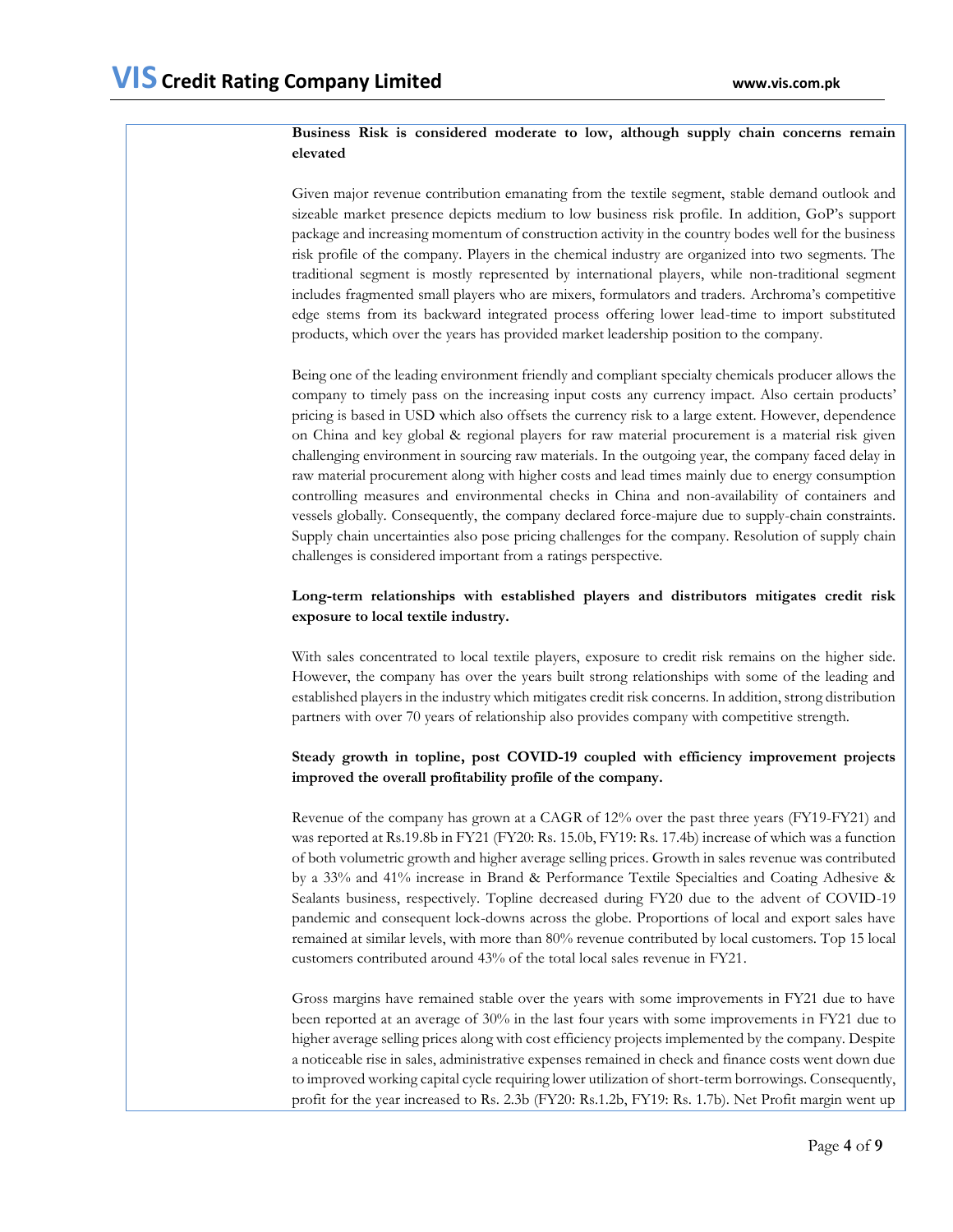to 11.6%. (FY20: 7.8%, FY19: 9.9%) in FY21. Sensitivity of margins to change in input prices is on the lower side, as the entity is usually able to pass on higher raw material prices to its customers. Going forward, given increased focus towards value-added segments, margins and overall profitability of the company is projected to increase.

#### **Modest equity growth on account of higher payouts.**

Total equity of the company has grown at a CAGR of 7% over the past three years (FY19-FY21) despite healthy growth in profitability. Nevertheless, capitalization indicators have remained strong. Increase in equity along with timeline reduction in the quantum of debt has resulted in improved leverage indicators. At end-FY21, gearing and leverage ratios were reported at 0.33x (FY20: 0.61x, FY19: 0.60x) and 1.00x (FY20: 1.18x, FY19: 1.24x), respectively. Dividend payout levels remain on the higher side consistently.

Going forward, the company is also looking into installing solar/wind power plants to shift energy requirements on green energy at its Jamshoro plant. The company is also looking into further backward integration and production of certain raw materials required for manufacturing of dyes and chemicals. These projects are expected to require capital outlay, for which the company may draw down debt financing. However, despite higher projected debt levels, gearing and leverage indicators are expected to remain on the lower side and within manageable levels. Maintenance of capitalization indicators at current levels will be important for assigned ratings.

### **Healthy liquidity profile to meet outstanding obligations**

Funds From Operations (FFO) surged to Rs. 2.5b in FY21 (FY20: Rs. 1.0b, FY19: Rs. 2.1b) owing to increasing profitability. Consequently, cash flow coverages experienced a substantial improvement, providing healthy debt servicing coverage. FFO to Total Debt, FFO to Long-term Debt, and Debt Servicing Coverage Ratios were reported at 133% (FY20: 38%, FY19: 70%), 577% (FY20: 172%, FY19: 1672%), and 9.74x (FY20: 4.26x, FY19: 9.54x), respectively.

Stock in trade and trade debts also provide a strong coverage for short-term debt and current ratio stands at 1.74x (FY20: 1.71x, FY19: 1.56x) at end-FY21. The credit period offered to customers is in the range of 0-90 days, however some of the large organizations make advance payments, which help to improve cash conversion cycle. Going forward, the projected increase in profits is expected to keep liquidity profile sufficient to cover outstanding obligations.

### **Sound corporate governance framework supported by a well-designed organizational structure, experienced management team and strong disposition towards transparency and disclosures**

Archroma has instituted a well-designed organizational structure comprising separate departments for key functions. All divisions have independent management teams and organizational structure. Board composition is in line with best practices while effective oversight mechanism is in place through functioning board committees. Detailed annual report disclosures reflect strong disposition towards transparency and disclosures.

Overall corporate governance of the company is considered sound with Board of Directors comprising seven members. As per best practices, the company has two independent directors on the Board. Board meetings are deliberated on a quarterly basis and minutes are formally documented.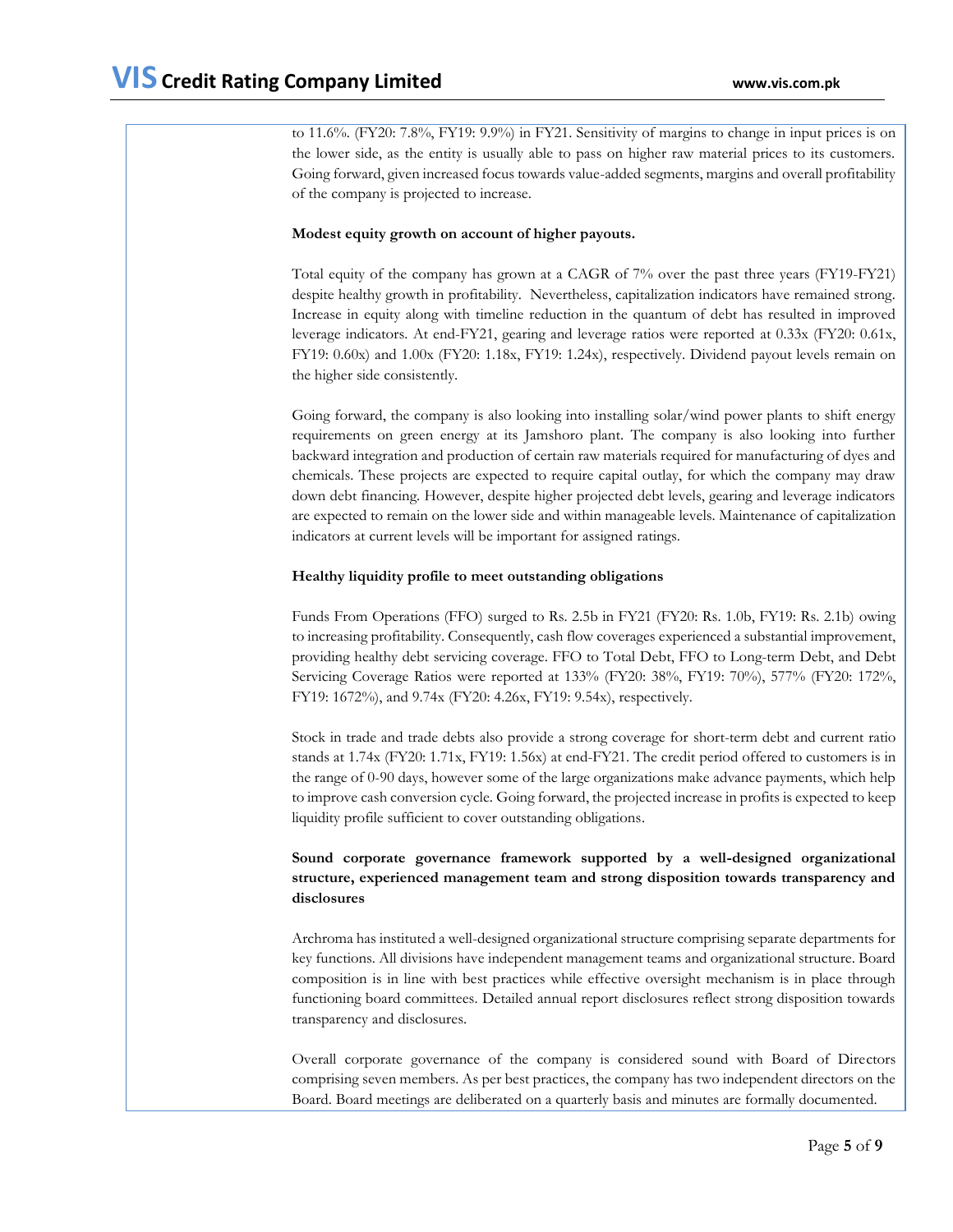The company has a separate internal audit department that undertakes audit assignments related to financial, operational, and compliance related matters. Board audit committee meetings take place on a quarterly basis. The report prepared for the period is also shared with external auditors. At the end of each year, the audit plan is reviewed by the audit committee and any required changes are implemented from next year.

On the IT front, the department is mainly categorized in infrastructure and applications in use. There is 24/7 connectivity between all 5 sites of the organization. All the data is stored on Azure cloud servers, and the same are synced to global data centers in Spain. The disaster recovery site is located in Landhi which has a daily backup frequency. At present, the company is using BPCS ERP system, which offers complete integration of all functions. Going forward, the plan is to shift to SAP S/4 HANA in near future.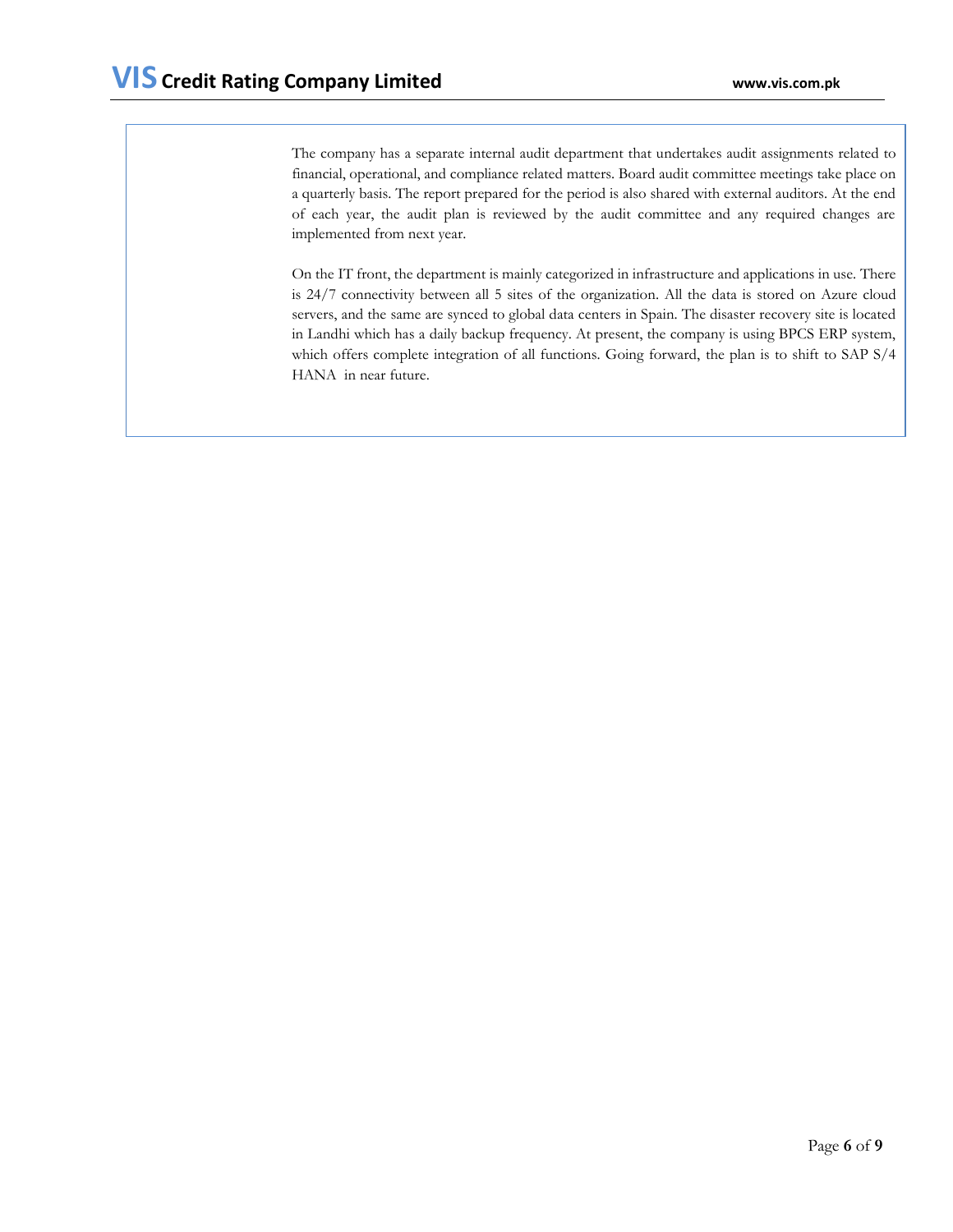## Archroma Pakistan Limited (ARPL) **Appendix I**

| Financial Summary - Archroma Pakistan Limited (PKR m) |             |             |             |             |  |
|-------------------------------------------------------|-------------|-------------|-------------|-------------|--|
| <b>BALANCE SHEET</b>                                  | <b>FY18</b> | <b>FY19</b> | <b>FY20</b> | <b>FY21</b> |  |
| <b>Fixed Assets</b>                                   | 1,953       | 1,914       | 1,977       | 1,865       |  |
| Stock-in-Trade                                        | 2,695       | 3,056       | 3,090       | 2,653       |  |
| <b>Trade Debts</b>                                    | 3,733       | 3,916       | 2,788       | 3,770       |  |
| Cash & Bank Balances                                  | 532         | 599         | 269         | 1,268       |  |
| <b>Total Assets</b>                                   | 10,961      | 11,463      | 9,828       | 11,710      |  |
| Trade and Other Payables                              | 3,293       | 3,028       | 2,174       | 3,772       |  |
| Long Term Debt                                        | 125         | 127         | 605         | 441         |  |
| Short Term Debt                                       | 2,490       | 2,920       | 2,143       | 1,476       |  |
| Total Debt                                            | 2,615       | 3,047       | 2,748       | 1,916       |  |
| <b>Total Liabilities</b>                              | 6,156       | 6,345       | 5,348       | 5,863       |  |
| Paid Up Capital                                       | 341         | 341         | 341         | 341         |  |
| Total Equity (without revaluation surplus)            | 4,805       | 5,117       | 4,504       | 5,848       |  |
|                                                       |             |             |             |             |  |
| <b>INCOME STATEMENT</b>                               | <b>FY18</b> | <b>FY19</b> | <b>FY20</b> | <b>FY21</b> |  |
| Net Sales                                             | 14,290      | 17,353      | 15,039      | 19,872      |  |
| Gross Profit                                          | 4,518       | 5,346       | 4,205       | 6,179       |  |
| Profit Before Tax                                     | 1,944       | 2,150       | 1,536       | 3,189       |  |
| Profit After Tax                                      | 1,536       | 1,722       | 1,169       | 2,309       |  |
|                                                       |             |             |             |             |  |
| <b>RATIO ANALYSIS</b>                                 |             |             |             |             |  |
| Gross Margin (%)                                      | 31.6%       | $30.8\%$    | $28.0\%$    | 31.1%       |  |
| Net Margin                                            | 10.8%       | $9.9\%$     | 7.8%        | 11.6%       |  |
| Net Working Capital                                   | 3,077.6     | 3,409.0     | 3,221.5     | 4,162.7     |  |
| <b>FFO</b>                                            | 1,782.6     | 2,123.4     | 1,039.0     | 2,541.7     |  |
| FFO to Total Debt (%)                                 | $68\%$      | 70%         | 38%         | 133%        |  |
| FFO to Long Term Debt (%)                             | 1420%       | 1672%       | 172%        | 577%        |  |
| Current Ratio (x)                                     | 1.52        | 1.56        | $1.70\,$    | 1.74        |  |
| Debt Servicing Coverage Ratio (x)                     | 5.52        | 9.54        | 4.26        | 9.74        |  |
| Gearing (x)                                           | 0.54        | 0.60        | 0.61        | 0.33        |  |
| Leverage (x)                                          | 1.28        | 1.24        | 1.19        | 1.00        |  |
| Dividend payout                                       | 89%         | 89%         | 88%         | 132%        |  |
| (Stock in Trade+Trade Debts)/STD                      | 258%        | 239%        | 274%        | 435%        |  |
| $ROAA (\%)$                                           | 14%         | 15.4%       | 11.0%       | 21.4%       |  |
| $ROAE$ (%)                                            | 32%         | 34.7%       | 24.3%       | 44.6%       |  |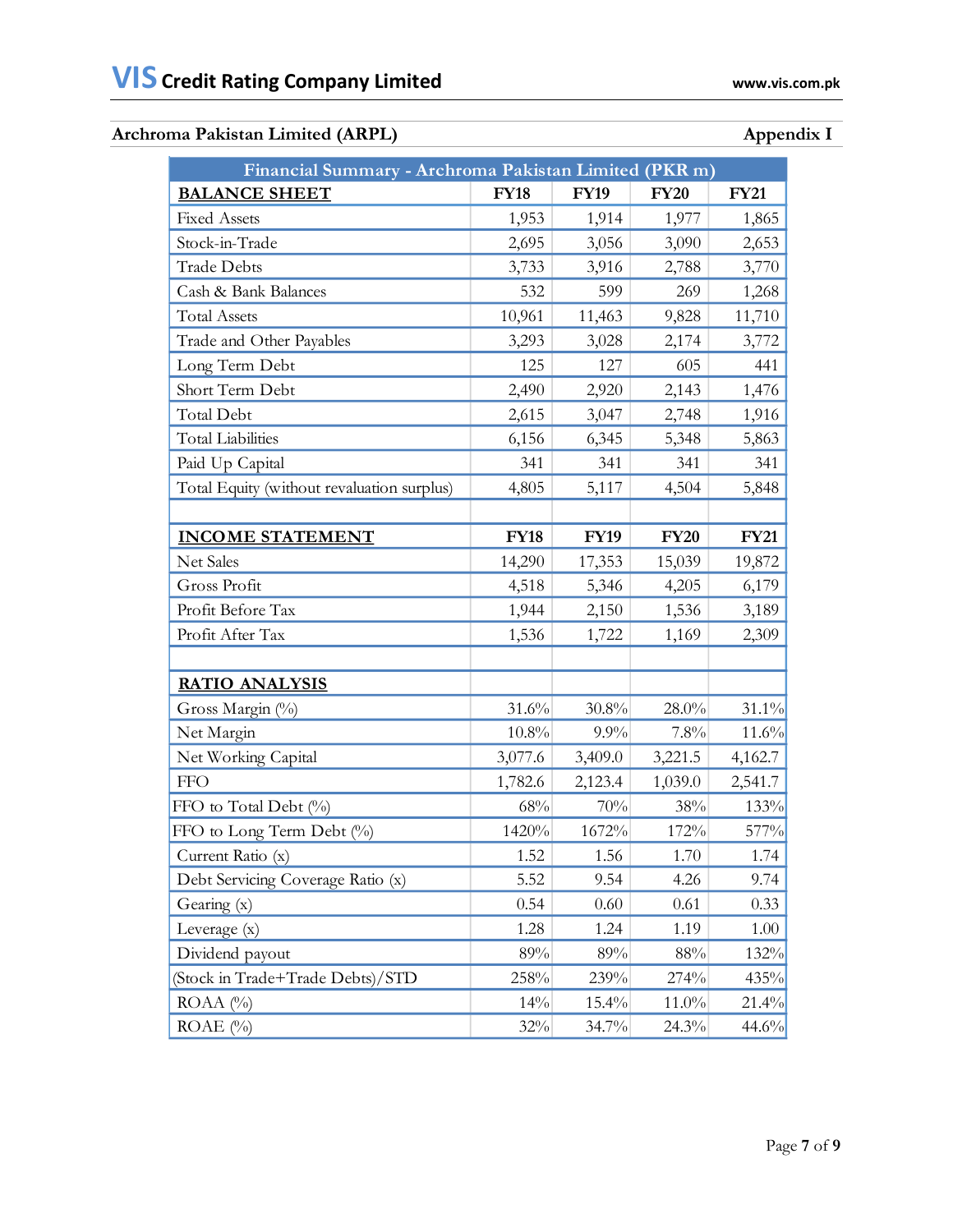### **ISSUE/ISSUER RATING SCALE &DEFINITIONS** Appendix II

# **VIS** Credit Rating Company Limited

#### **RATING SCALE & DEFINITIONS: ISSUES / ISSUERS**

#### **Medium to Long-Term**

#### AAA

Highest credit quality; the risk factors are negligible, being only slightly more than for risk-free Government of Pakistan's debt.

#### AA+, AA, AA-

High credit quality: Protection factors are strong. Risk is modest but may vary slightly from time to time because of economic conditions.

#### $A+$ .  $A$ .  $A-$

Good credit quality; Protection factors are adequate. Risk factors may vary with possible changes in the economy.

#### BBB+, BBB, BBB-

Adequate credit quality; Protection factors are reasonable and sufficient. Risk factors are considered variable if changes occur in the economy.

#### **BB+, BB, BB-**

Obligations deemed likely to be met. Protection factors are capable of weakening if changes occur in the economy. Overall quality may move up or down frequently within this category.

#### $B+$ ,  $B$ ,  $B-$

Obligations deemed less likely to be met. Protection factors are capable of fluctuating widely if changes occur in the economy. Overall quality may move up or down frequently within this category or into higher or lower rating grade.

#### CCC

Considerable uncertainty exists towards meeting the obligations. Protection factors are scarce and risk may be substantial.

CC A high default risk

 $\mathbf{C}$ A very high default risk

D

Defaulted obligations

Rating Watch: VIS places entities and issues on 'Rating Watch' when it deems that there are conditions present that necessitate re-evaluation of the assigned rating(s). Refer to our 'Criteria for Rating Watch' for details. www.vis.com.pk/images/criteria\_watch. pdf

Rating Outlooks: The three outlooks 'Positive', 'Stable' and 'Negative' qualify the potential direction of the assigned rating(s). An outlook is not necessarily a precursor of a rating change. Refer to our 'Criteria for Rating Outlook' for details.www.vis.com.pk/ images/criteria\_outlook.pdf

(SO) Rating: A suffix (SO) is added to the ratings of 'structured' securities where the servicing of debt and related obligations is backed by some sort of financial assets and/or credit support from a third party to the transaction. The suffix (SO), abbreviated for 'structured obligation', denotes that the rating has been achieved on grounds of the structure backing the transaction that enhanced the credit quality of the securities and not on the basis of the credit quality of the issuing entity alone.

## Short-Term

#### $A-1+$

Highest certainty of timely payment; Short-term liquidity, including internal operating factors and /or access to alternative sources of funds, is outstanding and safety is just below risk free Government of Pakistan's short-term obligations.

#### $A-1$

High certainty of timely payment; Liquidity factors are excellent and supported by good fundamental protection factors. Risk factors are minor.

#### $A-2$

Good certainty of timely payment. Liquidity factors and company fundamentals are sound. Access to capital markets is good. Risk factors are small.

#### $A-3$

Satisfactory liquidity and other protection factors qualify entities / issues as to investment grade. Risk factors are larger and subject to more variation. Nevertheless, timely payment is expected.

#### B

Speculative investment characteristics; Liquidity may not be sufficient to ensure timely payment of obligations.  $\epsilon$ 

Capacity for timely payment of obligations is doubtful.

(blr) Rating: A suffix (blr) is added to the ratings of a particular banking facility obtained by the borrower from a financial institution. The suffix (blr), abbreviated for 'bank loan rating' denotes that the rating is based on the credit quality of the entity and security structure of the facility.

'p' Rating: A 'p' rating is assigned to entities, where the management has not requested a rating, however, agrees to provide informational support. A 'p' rating is shown with a 'p' subscript and is publicly disclosed. It is not modified by a plus (+) or a minus (-) sign which indicates relative standing within a rating category. Outlook is not assigned to these ratings. Refer to our 'Policy for Private Ratings' for details. www.vis.com.pk/images/ policy\_ratings.pdf

'SD' Rating: An 'SD' rating is assigned when VIS believes that the ratee has selectively defaulted on a specific issue or obligation but it will continue to meet its payment obligations on other issues or obligations in a timely manner.